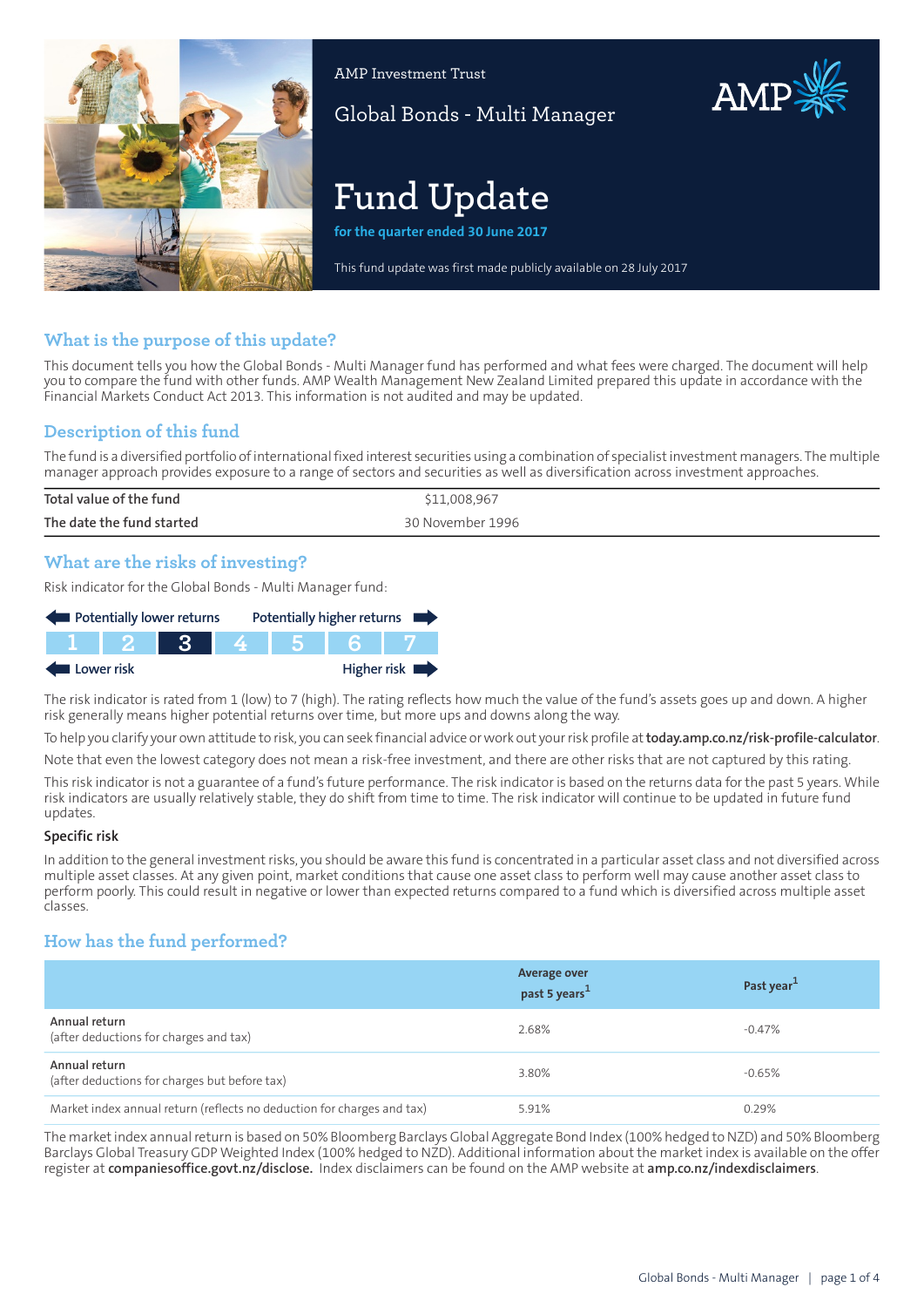#### **Annual return graph**



This shows the return after fund charges and tax for each of the last 10 years ending 31 March. The last bar shows the average annual return for the last 10 years, up to 30 June 2017.

**Important:** This does not tell you how the fund will perform in the future.

Returns in this update are after tax at the highest prescribed investor rate (PIR) of tax for an individual New Zealand resident. Your tax may be lower.

### **What fees are investors charged?**

Investors in the Global Bonds - Multi Manager fund are charged fund charges. In the year to 31 March 2017 these were:

|                                             | % of net asset value                                                     |
|---------------------------------------------|--------------------------------------------------------------------------|
| Total fund charges                          | 1.59%                                                                    |
| Which are made up of -                      |                                                                          |
| Total management and administration charges | 1.59%                                                                    |
| Including -                                 |                                                                          |
| Manager's basic fee                         | 1.19%                                                                    |
| Other management and administration charges | 0.40%                                                                    |
| Total performance-based fees                | $0.00\%$                                                                 |
| <b>Other charges</b>                        | Dollar amount per investor or description<br>of how charge is calculated |
| nil                                         |                                                                          |

Investors may also be charged individual action fees for specific actions or decisions (for example, for withdrawing from or switching funds). See the 'fees and other charges' document on the entry relating to the offer of interests in the AMP Investment Trust maintained on the offer register (**[companiesoffice.govt.nz/disclose](http://companiesoffice.govt.nz/disclose)**) for more information about those fees.

Small differences in fees and charges can have a big impact on your investment over the long term.

### **Example of how this applies to an investor**

Craig had \$10,000 in the fund at the start of the year and did not make any further contributions. At the end of the year, Craig incurred a loss after fund charges were deducted of \$47.00 (that is -0.47% of his initial \$10,000). Craig also paid \$0.00 in other charges. This gives Craig a total loss after tax of \$47.00 for the year.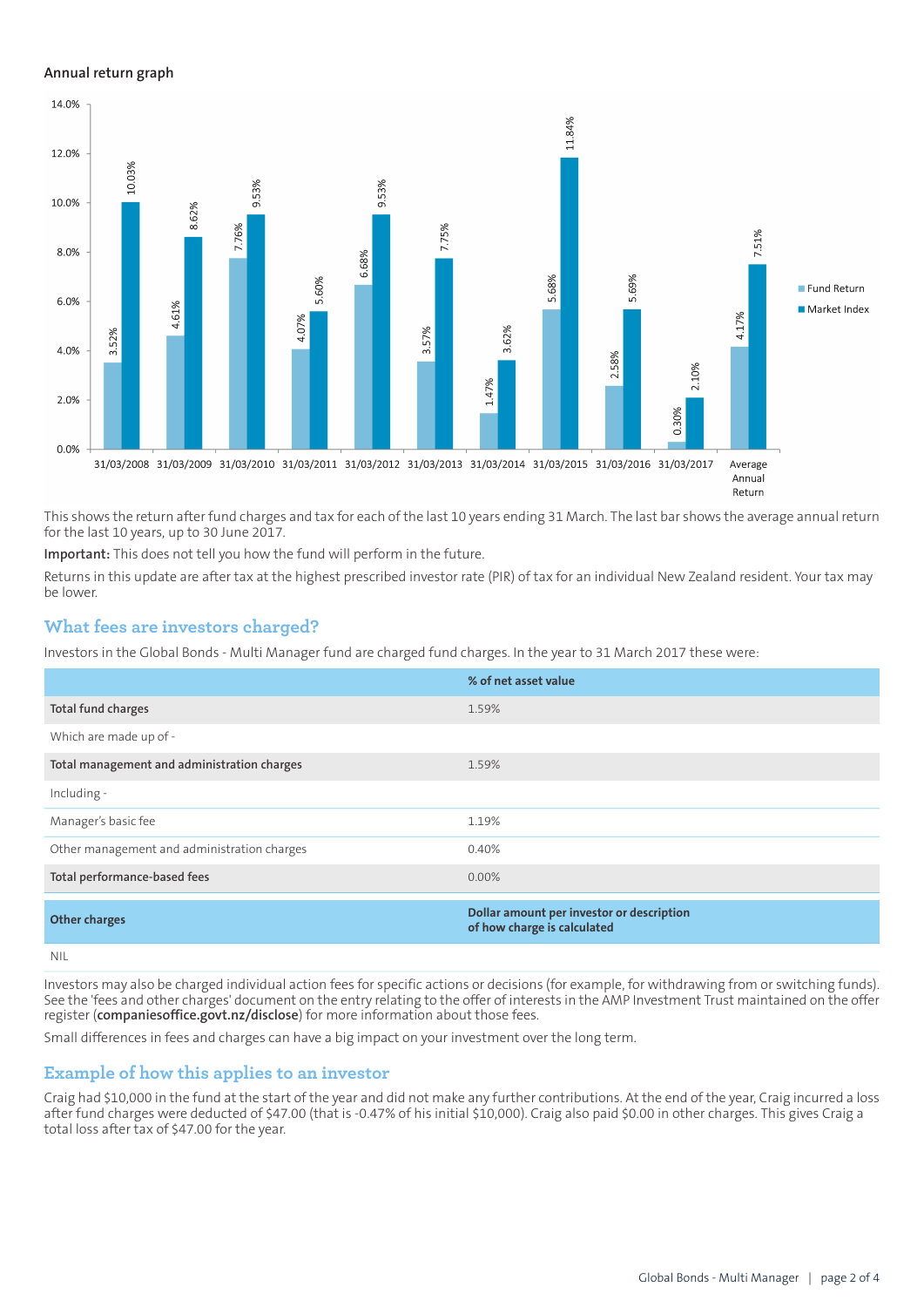# **What does the fund invest in?**

# **Actual investment mix<sup>2</sup>**

This shows the types of assets that the fund invests in.



## **Target investment mix**

This shows the mix of assets that the fund generally intends to invest in.

| <b>Asset Type</b>            | <b>Allocation</b> |
|------------------------------|-------------------|
| Cash and cash equivalents    | 0.00%             |
| New Zealand fixed interest   | $0.00\%$          |
| International fixed interest | 100.00%           |
| Australasian equities        | 0.00%             |
| International equities       | 0.00%             |
| Listed property              | $0.00\%$          |
| Unlisted property            | 0.00%             |
| Commodities                  | 0.00%             |
| Other                        | 0.00%             |

# **Top 10 investments<sup>2</sup>**

|    | <b>Name</b>                                             | Percentage<br>of fund<br>net assets | <b>Asset Type</b>            | Country              | <b>Credit rating</b><br>(if applicable) |
|----|---------------------------------------------------------|-------------------------------------|------------------------------|----------------------|-----------------------------------------|
| 1  | Call Account (Westpac Banking Corporation Advance Acct) | 12.09%                              | Cash and cash equivalents    | New Zealand          | $A-1+$                                  |
| 2  | Call Account (ANZ 32 Day Constant Maturity Date)        | 5.06%                               | Cash and cash equivalents    | New Zealand          | $A-1+$                                  |
| 3  | Call Account (Rabobank Advance Account NZD)             | 3.11%                               | Cash and cash equivalents    | New Zealand          | $A-1$                                   |
| 4  | New Zealand Government bond maturing 15 Mar 19          | 2.09%                               | New Zealand fixed interest   | New Zealand          | $AA+$                                   |
| 5  | United States Treasury Note bond maturing 31 Aug 19     | 1.72%                               | International fixed interest | <b>United States</b> | $AA+$                                   |
| 6  | ASB Bank Ltd note maturing 22 Dec 17                    | 1.72%                               | Cash and cash equivalents    | New Zealand          | $AA-$                                   |
| 7  | ASB Bank Ltd note maturing 01 Sep 17                    | 1.66%                               | New Zealand fixed interest   | New Zealand          | $AA-$                                   |
| 8  | Bundesrepublik Deutschland bond maturing 04 Jan 37      | 1.39%                               | International fixed interest | Germany              | AAA                                     |
| 9  | United States Treasury Note bond maturing 15 Aug 24     | 1.39%                               | International fixed interest | United States        | $AA+$                                   |
| 10 | Freddie Mac Gold Pool bond maturing 01 Dec 46           | 1.38%                               | International fixed interest | United States        | $AA+$                                   |

The top 10 investments make up 31.61% of the fund.